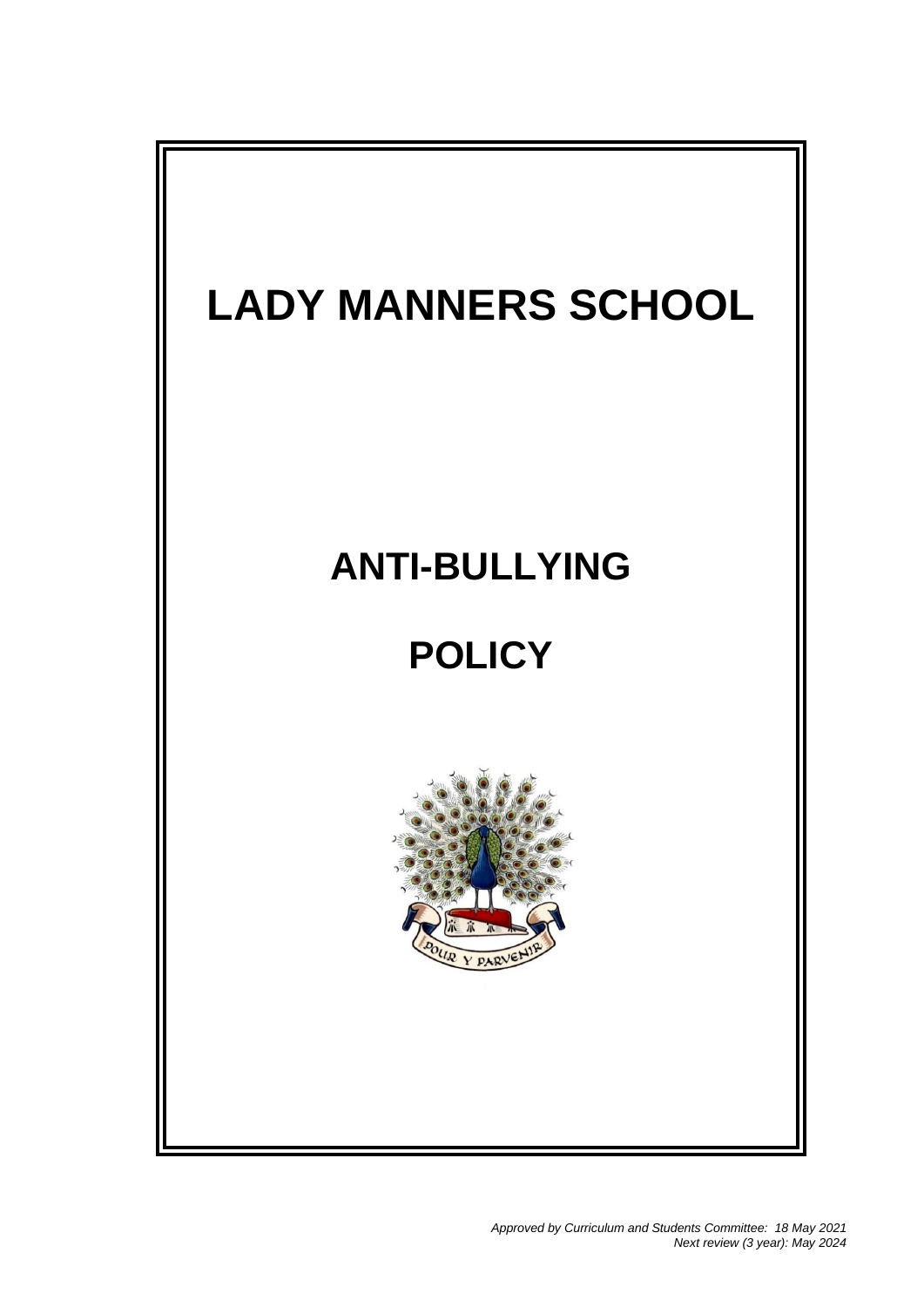### **AIMS STATEMENT**

At Lady Manners School we strive to attain the highest standards in our work, have respect for others and develop our individual talents.

### **INTRODUCTION**

Governors and staff of Lady Manners School emphasise the importance of positive relationships, with the emphasis on treating others with respect. Students must feel safe and able to learn and achieve in a supportive, secure environment without the fear of bullying. Bullying is anti-social behaviour which is unacceptable and the school aims to maintain a school community which does not tolerate it. Every student has the right to be safe and happy in school. Bullying affects everyone, not just the bullies and the victims but those who watch and may become drawn in.

All staff have a responsibility for behaviour management, promoting a positive ethos and ensuring students' well-being. All students have the responsibility to behave respectfully and report incidents of bullying.

We strive to attain an ethos where, if bullying does occur, everybody feels sufficiently confident to report incidents and know that these will be dealt with promptly and effectively. We listen to, and investigate discreetly and sensitively, all allegations of bullying, including reports of situations beyond the school site that may impact our students or our community. This policy and the accompanying procedures set out how we do this.

## **1. LINKS WITH OTHER SCHOOL POLICIES AND PRACTICES**

This Policy links with a number of other school policies, practices and action plans including:

- Behaviour for Learning Policy
- School Complaints Procedure
- Safeguarding and Child Protection Policy
- Confidentiality Reporting Policy
- Online Safety Policy
- Acceptable Use of ICT Policy (for staff and students)
- Relationships and Sex Education Policy
- Prevent Policy

#### **2. DEFINITION OF BULLYING**

Bullying is behaviour by an individual or group, repeated over time, that intentionally hurts another individual or group either physically or emotionally. Bullying can take many forms (for instance, cyber-bullying via text messages, social media or gaming, which can include the use of images and video) and is often motivated by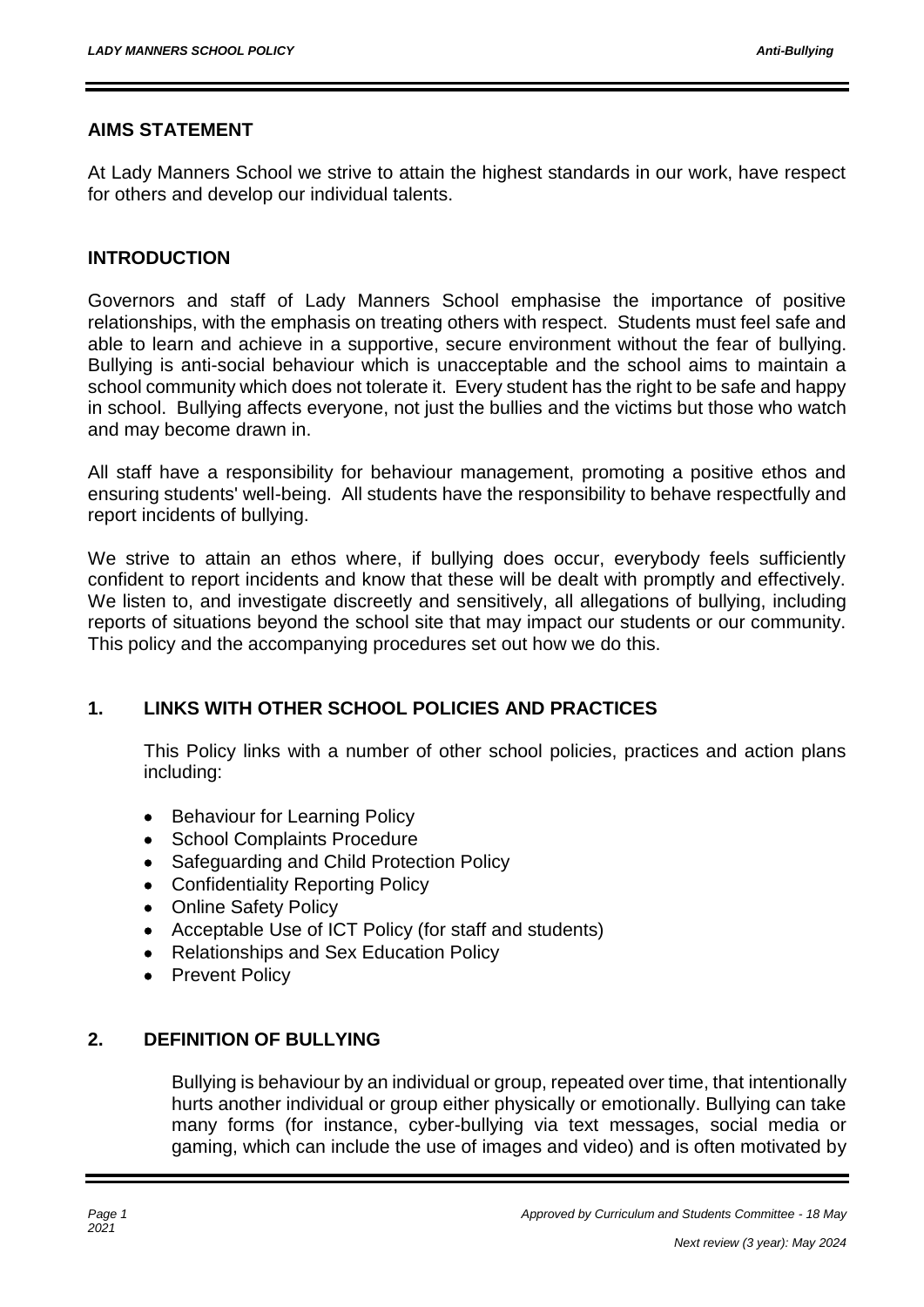prejudice against particular groups, for example on grounds of race, religion, gender, sexual orientation, special educational needs or disabilities, or because a child is adopted, in care or has caring responsibilities. It might be motivated by actual differences between children, or perceived differences. (DfE "Preventing and Tackling Bullying", July 2017)

# **3. SCHOOL ETHOS**

- Lady Manners School community recognises that bullying, especially if left unaddressed, can have a devastating effect on individuals; it can create a barrier to learning and have serious consequences for mental wellbeing. By effectively preventing and tackling bullying, our school can help to create a safe, ordered environment, where students are able to learn and fulfil their potential.
- *Our Community*:
	- o Monitors and reviews our anti-bullying policy and practice on a regular basis.
	- o Supports staff to promote positive relationships, to help prevent bullying.
	- o Recognises that some members of our community may be more vulnerable to bullying and its impact than others;
	- o Will intervene by identifying and tackling bullying behaviour appropriately and promptly.
	- o Ensures our students are aware that bullying concerns will be dealt with sensitively and effectively; that everyone should feel safe to learn and abide by the anti-bullying policy.
	- o Requires all members of the community to work with the school to uphold the anti-bullying policy.
	- o Reports back to parents/carers regarding concerns on bullying, dealing promptly with complaints.
	- o Seeks to learn from good anti-bullying practice elsewhere.
	- o Utilises support from relevant organisations when appropriate.

# **4. FORMS OF BULLYING COVERED BY THIS POLICY**

Bullying can happen to anyone. This policy covers all types of bullying including:

- Bullying related to race, religion, nationality or culture.
- Bullying related to SEND (Special Educational Needs or Disability).
- Bullying related to appearance or physical/mental health conditions.
- Bullying related to sexual orientation (homophobic and biphobic bullying).
- Bullying of young carers, children in care or otherwise related to home circumstances.
- Sexist, sexual and transphobic bullying.
- Bullying via technology, known as cyberbullying

# **5. PREVENTING, IDENTIFYING AND RESPONDING TO BULLYING**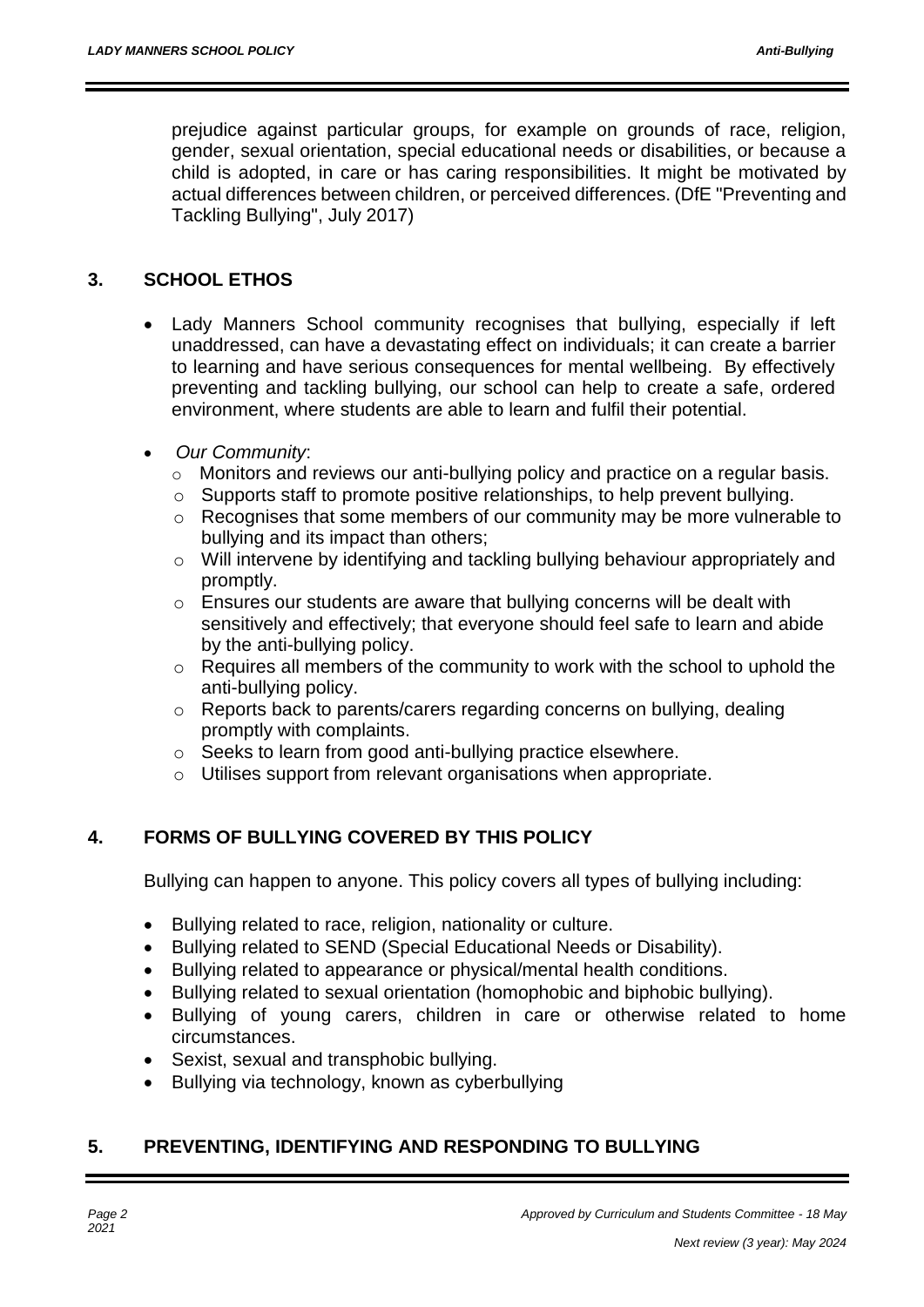The school community will:

- create and support an inclusive environment which promotes a culture of mutual respect, consideration and care for others.
- work with staff, the wider community and outside agencies to prevent and tackle concerns including all forms of prejudice-driven bullying.
- actively provide systematic opportunities to develop students' social and emotional skills, including building their resilience and self-esteem.
- provide a range of approaches for students, staff and parents/carers to access support and report concerns.
- challenge practice which does not uphold the values of tolerance, nondiscrimination and respect towards others.
- consider all opportunities for addressing bullying in all forms throughout the curriculum and other activities such as: through displays, assemblies, peer support and the student council.
- regularly update and evaluate our approaches to take into account the developments of technology and provide up-to-date advice and education to all members of the community regarding positive online behaviour.
- train all staff including teaching and support staff to identify all forms of bullying and take appropriate action, following the school policy and procedures (including recording and reporting incidents).
- publicise the details of help lines and websites.
- actively create 'safe spaces' for vulnerable children and young people.
- ensure that all students know how to express worries and anxieties about bullying.
- respond quickly and sensitively to address concerns.
- use a variety of techniques to resolve the issues between those who bully and those who have been bullied.
- offer support to students who have been bullied and to those who are bullying in order to address the problems they have.
- ensure that sanctions are applied to the person responsible for the bullying.

# **6. CYBERBULLYING**

When responding to cyberbullying concerns, the school will:

- Act as soon as an incident has been reported or identified.
- Provide appropriate support for the person who has been cyberbullied and work with the person who has carried out the bullying to ensure that it does not happen again.
- Encourage the person being bullied to keep any evidence (screenshots) of the bullying activity to assist investigation.
- Work with the individuals and online service providers to prevent the incident from spreading and assist in removing offensive or upsetting material from circulation.

This may include: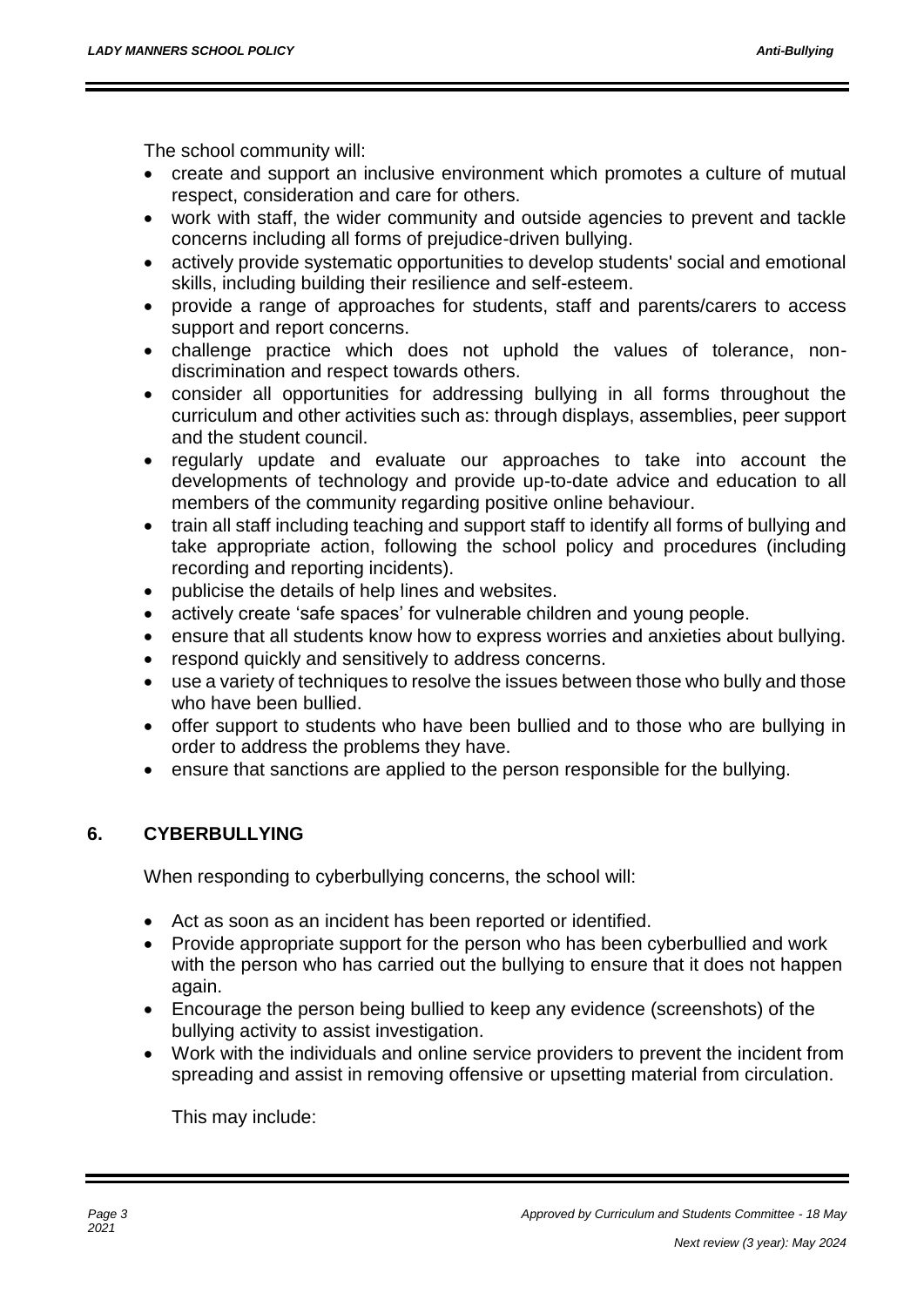- a) Reports to a service provider to remove content if those involved are unable to be identified or if those involved refuse to or are unable to delete content.
- b) Confiscating and searching students' electronic devices, such as mobile phones, in accordance with the law and also the DfE ['Searching, screening](https://www.gov.uk/government/publications/searching-screening-and-confiscation)  [and confiscation at school'](https://www.gov.uk/government/publications/searching-screening-and-confiscation) an[d](http://www.childnet.com/resources/cyberbullying-guidance-for-schools) [Childnet](http://www.childnet.com/resources/cyberbullying-guidance-for-schools) [C](http://www.childnet.com/resources/cyberbullying-guidance-for-schools)yberbullying guidance.
- c) Requesting the deletion of locally-held content and content posted online if it contravenes school behavioural policies.
	- Ensure that sanctions are applied to the person responsible for the cyberbullying.
	- Inform the police, if appropriate, if a criminal offence has been committed.
	- Provide information to staff and students regarding steps they can take to protect themselves online.

This may include:

- a) advising those targeted not to retaliate or reply.
- b) providing advice on blocking or removing people from contact lists.
- c) helping those involved to think carefully about what private information they may have in the public domain.

# **7. PREJUDICE**

All students and staff are to be treated equally, prejudice of any type is not tolerated.

In cases of racist bullying, the school will always report this to the local authority.

[Racism](http://www.bullying.co.uk/advice/parents-advice/racism) is when someone is subjected to abuse and harassment because of their ethnic identity which could include race, colour or beliefs.

When responding to prejudice concerns, the school will:

- Act as soon as an incident has been reported or identified.
- Provide appropriate support for the person who has been discriminated against.
- Work with the person who has carried out the discrimination to ensure that it does not happen again and, if appropriate, refer to external agencies to put a stop to the prejudice. Encourage the person being discriminated against to keep any evidence of the bullying activity to assist any investigation.
- Ensure that sanctions are applied to the person responsible for the discrimination
- Inform the local authority and the police when appropriate

## **8. RESPONSIBILITIES**

It is the responsibility of:

- School Governors to take a lead role in monitoring and reviewing this policy.
- All staff to be aware of this policy, support, uphold and implement it accordingly.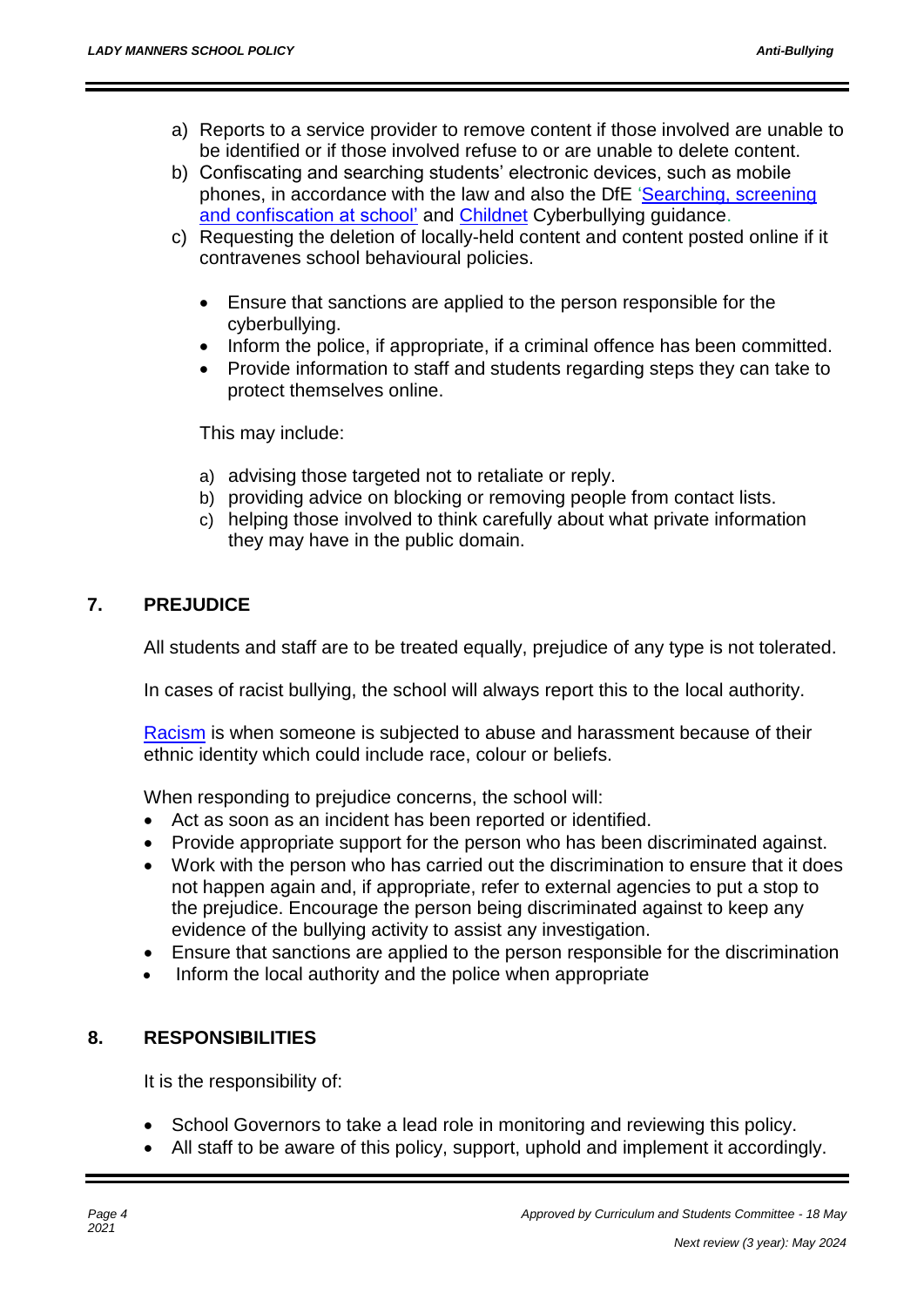- The Headteacher to communicate the policy to the school community and to ensure that disciplinary measures are applied fairly, consistently and reasonably.
- Parents/carers to support their children and work in partnership with the school
- Students to abide by the policy.

# **Appendix**

### **Supporting Organisations and Guidance Additional Content**

- Anti-Bullying Alliance: [www.anti-bullyingalliance.org.uk](http://www.anti-bullyingalliance.org.uk/)
- Childline: [www.childline.org.uk](http://www.childline.org.uk/)
- DfE: "Preventing and Tackling Bullying. Advice for headteachers, staff and governing bodies", and ["Supporting children and young people who are bullied:](https://www.gov.uk/government/uploads/system/uploads/attachment_data/file/292505/supporting_bullied_children_advice.pdf)  [advice for schools"](https://www.gov.uk/government/uploads/system/uploads/attachment_data/file/292505/supporting_bullied_children_advice.pdf) October 2014:
- <https://www.gov.uk/government/publications/preventing-and-tackling-bullying> DfE: "No health without mental health": [https://www.gov.uk/government/publications/no-health-without-mental-health-a-](https://www.gov.uk/government/publications/no-health-without-mental-health-a-cross-government-outcomes-strategy)
- [cross-government-outcomes-strategy](https://www.gov.uk/government/publications/no-health-without-mental-health-a-cross-government-outcomes-strategy)
- Family Lives: [www.familylives.org.uk](http://www.familylives.org.uk/)
- Kidscape: [www.kidscape.org.uk](http://www.kidscape.org.uk/)
- MindEd: [www.minded.org.uk](http://www.minded.org.uk/)
- NSPCC: [www.nspcc.org.uk](http://www.nspcc.org.uk/)
- PSHE Association: [www.pshe-association.org.uk](http://www.pshe-association.org.uk/)
- Restorative Justice Council: [www.restorativejustice.org.uk](http://www.restorativejustice.org.uk/)
- The Diana Award: [www.diana-award.org.uk](http://www.diana-award.org.uk/)
- Victim Support: [www.victimsupport.org.uk](http://www.victimsupport.org.uk/)
- Young Minds: [www.youngminds.org.uk](http://www.youngminds.org.uk/)
- Young Carers: [www.youngcarers.net](http://www.youngcarers.net/)

## **Cyberbullying**

- Childnet International: [www.childnet.com](http://www.childnet.com/)
- Digizen: [www.digizen.org](http://www.digizen.org/)
- Internet Watch Foundation: [www.iwf.org.uk](http://www.iwf.org.uk/)
- Think U Know: [www.thinkuknow.co.uk](http://www.thinkuknow.co.uk/)
- UK Safer Internet Centre: [www.saferinternet.org.uk](http://www.saferinternet.org.uk/)

#### **LGBT**

- EACH: [www.eachaction.org.uk](http://www.eachaction.org.uk/)
- Pace: [www.pacehealth.org.uk](http://www.pacehealth.org.uk/)
- Schools Out: [www.schools-out.org.uk](http://www.schools-out.org.uk/)
- Stonewall: [www.stonewall.org.uk](http://www.stonewall.org.uk/)

#### **SEND**

- Changing Faces: [www.changingfaces.org.uk](http://www.changingfaces.org.uk/)
- Mencap: [www.mencap.org.uk](http://www.mencap.org.uk/)
- DfE: SEND code of practice: <https://www.gov.uk/government/publications/send-code-of-practice-0-to-25>